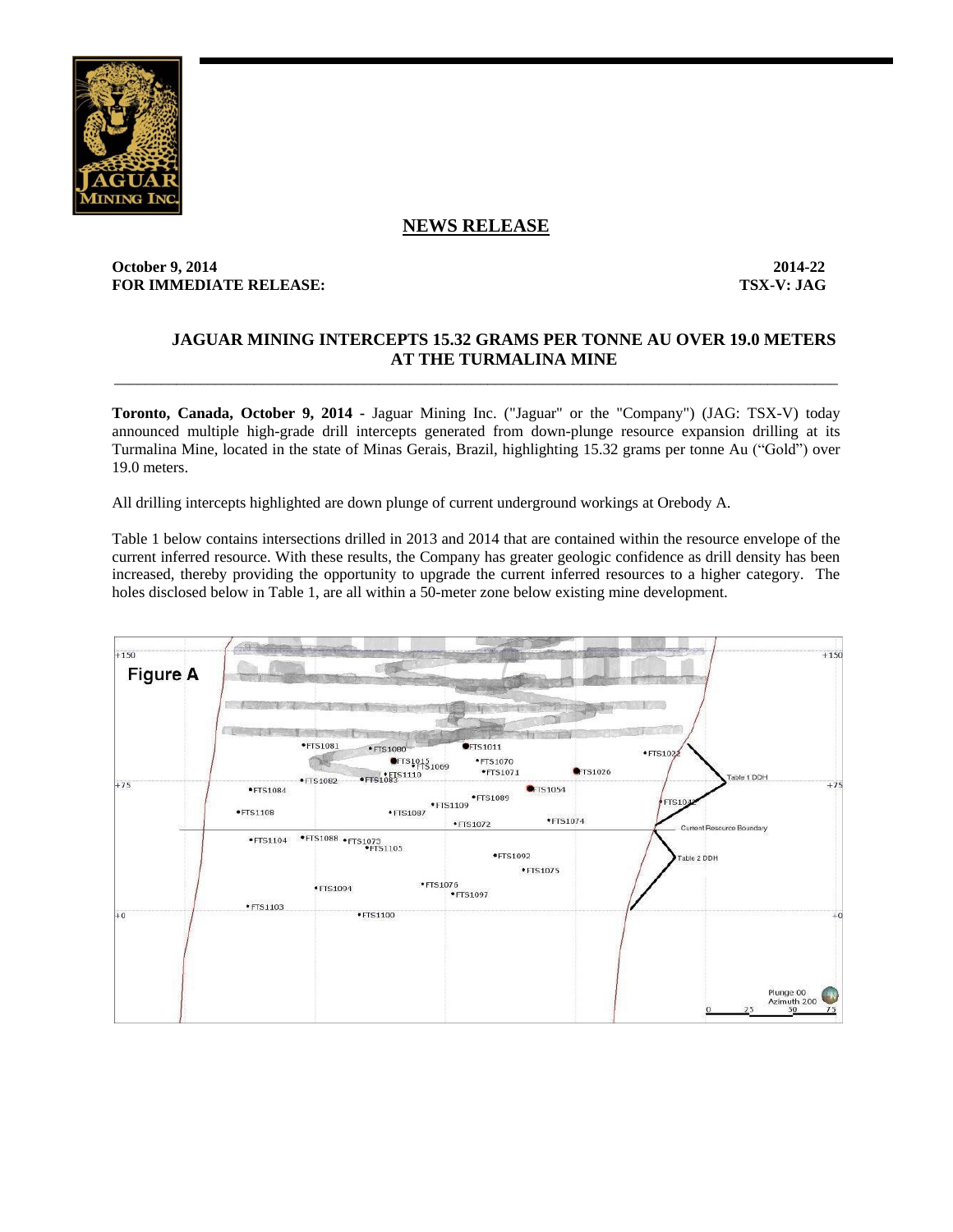| Table 1 - 2013 and 2014 Drill Hole Intersections Contained in Current Resource Zone <sup>(1)</sup> |      |                    |           |      |                                    |                                                    |  |  |  |
|----------------------------------------------------------------------------------------------------|------|--------------------|-----------|------|------------------------------------|----------------------------------------------------|--|--|--|
| <b>Hole ID</b>                                                                                     | Year | <b>From</b><br>(m) | To<br>(m) |      | <b>Average Au</b><br>Grade $(g/t)$ | <b>Intercept</b><br><b>Elevation</b><br>(m.a.s.l.) |  |  |  |
| <b>FTS1022</b>                                                                                     | 2013 | 116.9              | 121.0     | 4.1  | 8.16                               | 91                                                 |  |  |  |
| <b>FTS1070</b>                                                                                     | 2013 | 75.0               | 90.0      | 15.0 | 12.60                              | 86                                                 |  |  |  |
| <b>FTS1072</b>                                                                                     | 2014 | 97.5               | 116.5     | 19.0 | 15.32                              | 50                                                 |  |  |  |
| <b>FTS1074</b>                                                                                     | 2014 | 111.7              | 127.5     | 15.8 | 9.09                               | 52                                                 |  |  |  |
| <b>FTS1081</b>                                                                                     | 2014 | 88.5               | 93.3      | 4.8  | 9.13                               | 95                                                 |  |  |  |
| <b>FTS1082</b>                                                                                     | 2014 | 100.0              | 103.7     | 3.7  | 13.71                              | 75                                                 |  |  |  |
| <b>FTS1083</b>                                                                                     | 2014 | 111.7              | 114.9     | 3.2  | 14.72                              | 76                                                 |  |  |  |
| <b>FTS1089</b>                                                                                     | 2014 | 122.3              | 138.5     | 16.2 | 9.32                               | 65                                                 |  |  |  |
| <b>FTS1108</b>                                                                                     | 2014 | 162.1              | 163.9     | 1.8  | 8.07                               | 54                                                 |  |  |  |
| <b>FTS1109</b>                                                                                     | 2014 | 116.4              | 130.7     | 14.3 | 6.36                               | 61                                                 |  |  |  |

Table 2 contains intersections drilled in 2014 that are not included in and are farther down plunge and approximately 50 meters from current inferred resources.

| Table 2 - 2014 Drill Hole Intersections Below Current Resources <sup>(1)</sup> |      |                                                                                                    |       |                                                    |       |    |  |  |  |
|--------------------------------------------------------------------------------|------|----------------------------------------------------------------------------------------------------|-------|----------------------------------------------------|-------|----|--|--|--|
| <b>Hole ID</b>                                                                 | Year | T <sub>0</sub><br><b>From</b><br>Length<br><b>Average Au</b><br>Grade $(g/t)$<br>(m)<br>(m)<br>(m) |       | <b>Intercept</b><br><b>Elevation</b><br>(m.a.s.l.) |       |    |  |  |  |
| FTS1076                                                                        | 2014 | 141.2                                                                                              | 151.5 | 10.3                                               | 9.99  | 15 |  |  |  |
| <b>FTS1088</b>                                                                 | 2014 | 116.6                                                                                              | 123.2 | 6.6                                                | 9.08  | 50 |  |  |  |
| <b>FTS1088</b>                                                                 | 2014 | 145.3                                                                                              | 146.7 | 1.4                                                | 27.17 | 42 |  |  |  |
| FTS1092                                                                        | 2014 | 153.7                                                                                              | 161.6 | 7.9                                                | 8.36  | 32 |  |  |  |
| FTS1097                                                                        | 2014 | 166.8                                                                                              | 171.8 | 5.0                                                | 24.71 | 10 |  |  |  |
| FTS1103                                                                        | 2014 | 165.0                                                                                              | 169.6 | 4.6                                                | 13.21 | 3  |  |  |  |
| FTS1104                                                                        | 2014 | 129.3                                                                                              | 143.3 | 14.1                                               | 10.99 | 41 |  |  |  |
| FTS1105                                                                        | 2014 | 141.6                                                                                              | 143.3 | 1.7                                                | 16.78 | 36 |  |  |  |

*(1) Intersections do not represent true thickness and have been drilled from drill platforms in the hanging wall aiming to intersect the mineral resource as perpendicular to the plunge and dip of the projected mineralization as possible.*

An independent National Instrument 43-101 Reserve and Resource estimate, scheduled for release in Q1 2015, is currently being prepared for the Turmalina Mine complex and will include all drill hole data obtained through June 30, 2014 and as disclosed above.

As disclosed in the Company's Management Discussion and Analysis for the period ended December 31, 2013, (see [www.sedar.com\)](http://www.sedar.com/) Turmalina's current reserves and resources are as follows: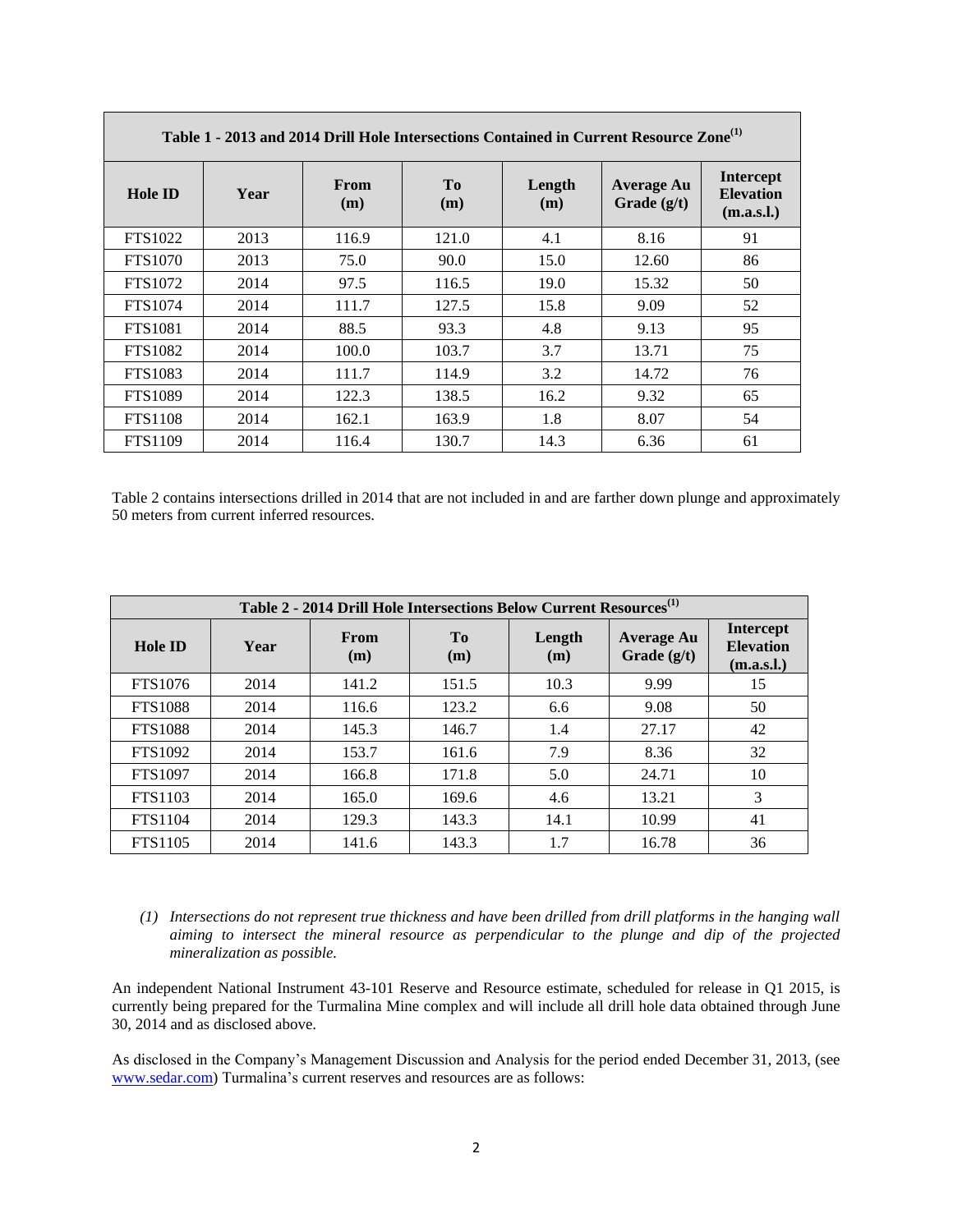| Mineral Resources as at December 31, 2013 |                                                      |      |                  |      |               |      |                 |      |               |          |
|-------------------------------------------|------------------------------------------------------|------|------------------|------|---------------|------|-----------------|------|---------------|----------|
|                                           | (tonnage in metric tonnes and grades in grams/tonne) |      |                  |      |               |      |                 |      | (ounces Au)   |          |
| Turmalina                                 | <b>Measured</b>                                      | g/t  | <b>Indicated</b> | g/t  | Measured &    | g/t  | <b>Inferred</b> | g/t  | Measured &    | Inferred |
|                                           |                                                      |      |                  |      | Indicated (t) |      | (t)             |      | Indicated (t) |          |
| Orebody A                                 | 417.830                                              | 8.50 | 165.770          | 5.90 | 583,600       | 7.76 | 222.430         | 4.29 | 145.690       | 30,670   |

| Mineral Reserves as at December 31, 2013 |            |      |              |      |                          |      |                  |  |  |
|------------------------------------------|------------|------|--------------|------|--------------------------|------|------------------|--|--|
| <b>Turmalina</b>                         | Proven (t) | g/t  | Probable (t) | g/t  | Proven &<br>Probable (t) | g/t  | <b>Ounces Au</b> |  |  |
| Orebody A                                | 300,840    | 6.24 | 162,980      | 4.35 | 463,820                  | 5.58 | 83.140           |  |  |

Notes :

Mineral Resources listed include Mineral Reserves, and are stated as of December 31, 2013. These reserves are diluted by external dilution. Geological and block models were revised in 2013 and discounted for the ore mined out in 2013

In making this announcement, George Bee, Chief Executive Officer of Jaguar Mining Inc. stated, "*These drill intercepts clearly illustrate the continuity of Turmalina's Orebody A at depth and in particular the continuity of a wide high-grade zone that remains open at depth. The potential to mine material at grades that are multiples higher than our existing mined grade and width, is a key to our cautious optimism for future profitability at Jaguar in the current gold price environment"* Mr. Bee further stated that, *"These positive results are only one small step in our*  path to turning around Jaguar's operating results, we still have much work to do at each of our operating mines, but *most particularly catching up on definition, delineation drilling and mine development that has suffered in recent years, due to the historic liquidity challenges that faced the Company prior to its debt restructuring and recapitalization, that took place in April 2014"* 

Lastly, Mr. Bee stated, *"These positive results reinforce our focus on pushing mine development deeper to take advantages of higher grades and wide areas of Orebody A."*

### **Quality Control and Qualified Person:**

Drilling was carried out in-house with all the required QA/QC procedures with core samples prepared and analysed in Jaguar´s Analytical laboratory in Caeté, Brazil.

This press release has been reviewed and approved with respect to the technical information being reported by Wilson Miola, an Independent Qualified Person under NI 43-101, as of October 2<sup>nd</sup>, 2014. Wilson Miola has verified the data disclosed, including sampling, and analytical data underlying the technical information. Wilson Miola has closely followed all aspects of obtaining and processing this data.

#### **Other**

The Company also announced the issuance of 675,000 stock options to certain employees of the corporation. Each option has an exercise price of \$1.35 per share and a term of 5 years. Additionally, the Company issued 100,000 deferred share units ("DSUs") to an executive of the Company.

#### **About Jaguar Mining**

Jaguar is a junior gold producer in Brazil with operations in a prolific greenstone belt in the state of Minas Gerais and owns the Gurupi Project in Northeastern Brazil in the state of Maranhão. The Company also owns additional mineral resources at its approximate 210,000-hectare land base in Brazil. Additional information is available on the Company's website at [www.jaguarmining.com.](http://www.jaguarmining.com/)

#### **For Further Information Contact:**

Derrick Weyrauch Chief Financial Officer Phone: 01-416-628-9601 dweyrauch@jaguarmining.com